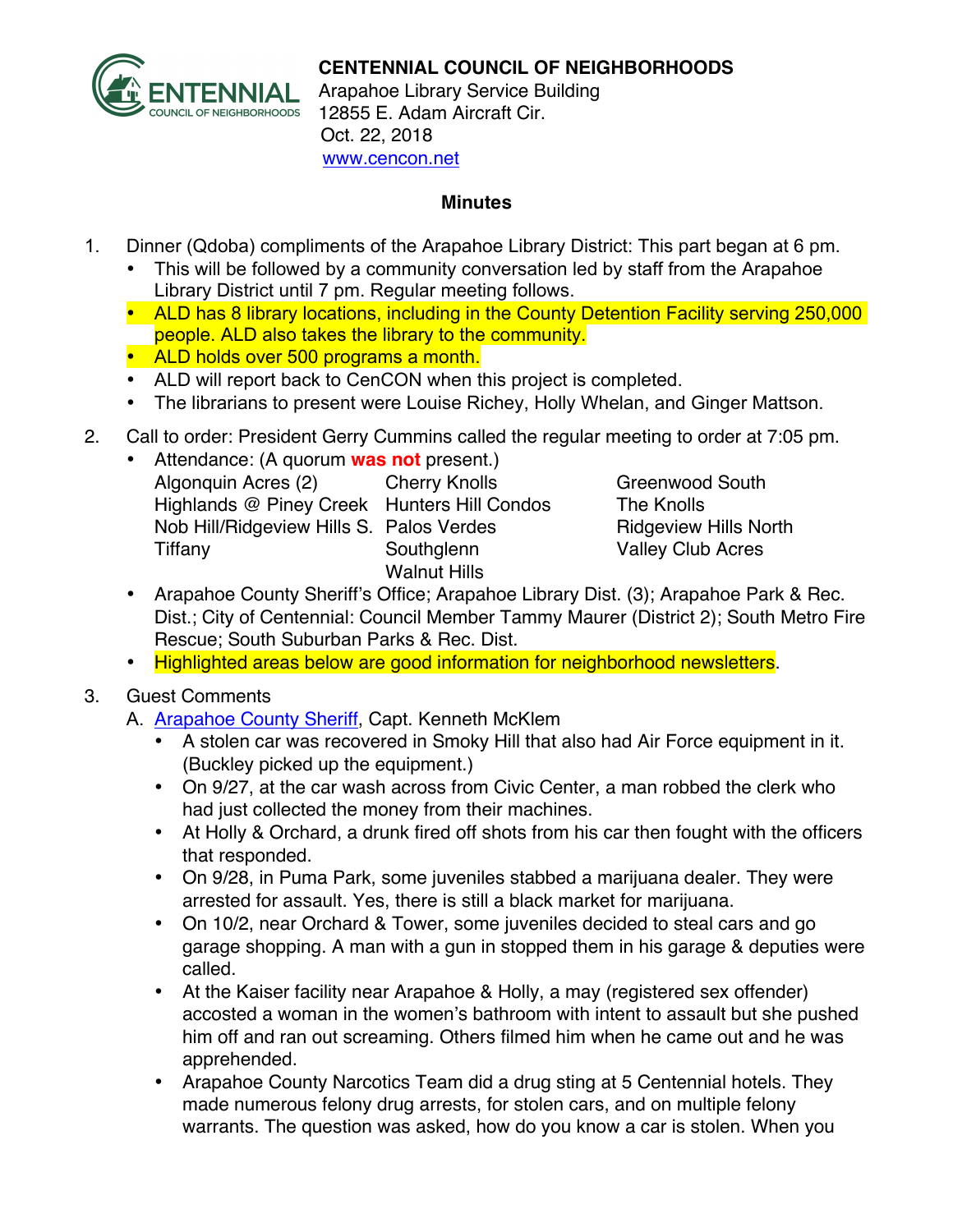register at a hotel, you have to give car info. The hotels hold a transient drug user community. When they're hassled enough, they move on. ACSO will do this again.

- There's been a burglary spree at businesses in the entire Denver metro area with stolen cars (Jeeps), mostly along the I25 corridor.There's been over 150 instances.
- There was a fatal motorcycle accident at Colorado & Easter. The motorcyclist was in a rush and ran head long into a truck.
- On 9/19, at the Centennial Medical Center, a man arrived with a bullet wound in his leg, the deputy called thought t looked self-inflicted. It turned out the man was showing off his gun for friends and shot himself.
- Maurer: What were robbers looking for in the business burglaries? McKlem: Mostly money, some of the businesses had less than \$100 in their cash drawers. ACSO has crime predictive software, but the group was so scattered in their hits that they confused the software.
- Cummins: Is there a plan for Halloween? McKlem: Yes, our SROs will be out, and will swing by events that are happening.
- B. Arapahoe Library District, Holly Whelan
	- Smoky Hill & Southglenn Libraries are polling places. May Library has a ballot drop off.
	- On 11/7 at 7pm, at Koelbel, ALD will sponsor Capturing the Old West: Photography of Edward Curtis (1868-1952).
		- o Hired more than 100 years ago by J.P. Morgan, Curtis's work highlights the American West & Native American peoples and spans more than 20 volumes of 1,500 photographs. The University of Denver is home to a rare set of photographs, with only a handful remaining intact.
		- o "Tour Guide" Paul Unks, of Mountain Hawk Fine Arts, will lead the adventure, presenting a slideshow of Curtis' breath-taking images, set to the tune of music by Native American composers. Visit the ALD website for more.
	- On 11/8 at 7 pm, at Koelbel, ALD will sponsor a visit with author Cameron Wright, who will discuss his works: *The Rent Collector*, *The Orphan Keeper*, and his current one, *The Other Side of the Bridge*. There will be a book signing and refreshments. Visit the ALD website for more.
	- On 11/12 at 7 pm at Koelbel, ALD will sponsor Printing Techniques of Edward Curtis. Get an up-close glimpse into the hand-made printing techniques of the famous photographer. Paul Unks, of Mountain Hawk Fine Arts, will share about Curtis's unique and highly-developed process of creating a "photogravure" – a stunning, high-quality image created using a copper plate and hand-cranked press. Plus, see and touch a master photogravure! Visit the ALD website for more.
- C. Arapahoe Park & Rec District, Delos Searle, Asst. District Manager
	- The Trails Rec. Center is continuing its classes like normal: swimming, arts & crafts and much more. Check www.trailsrecreationcenter.org for info.
	- There will be an Art & Pottery Sale at the Center on 11/16 (9 am 8 pm) & 17 (9 am - 3 pm). Excellent affordable artwork at good prices.
	- APRD will be closing down Spring Creek & Piney Creek Hollow parks as soon as sports are over.
	- With the help of some grant funding, including from Centennial, APRD will be finishing trails around Look Out Pool.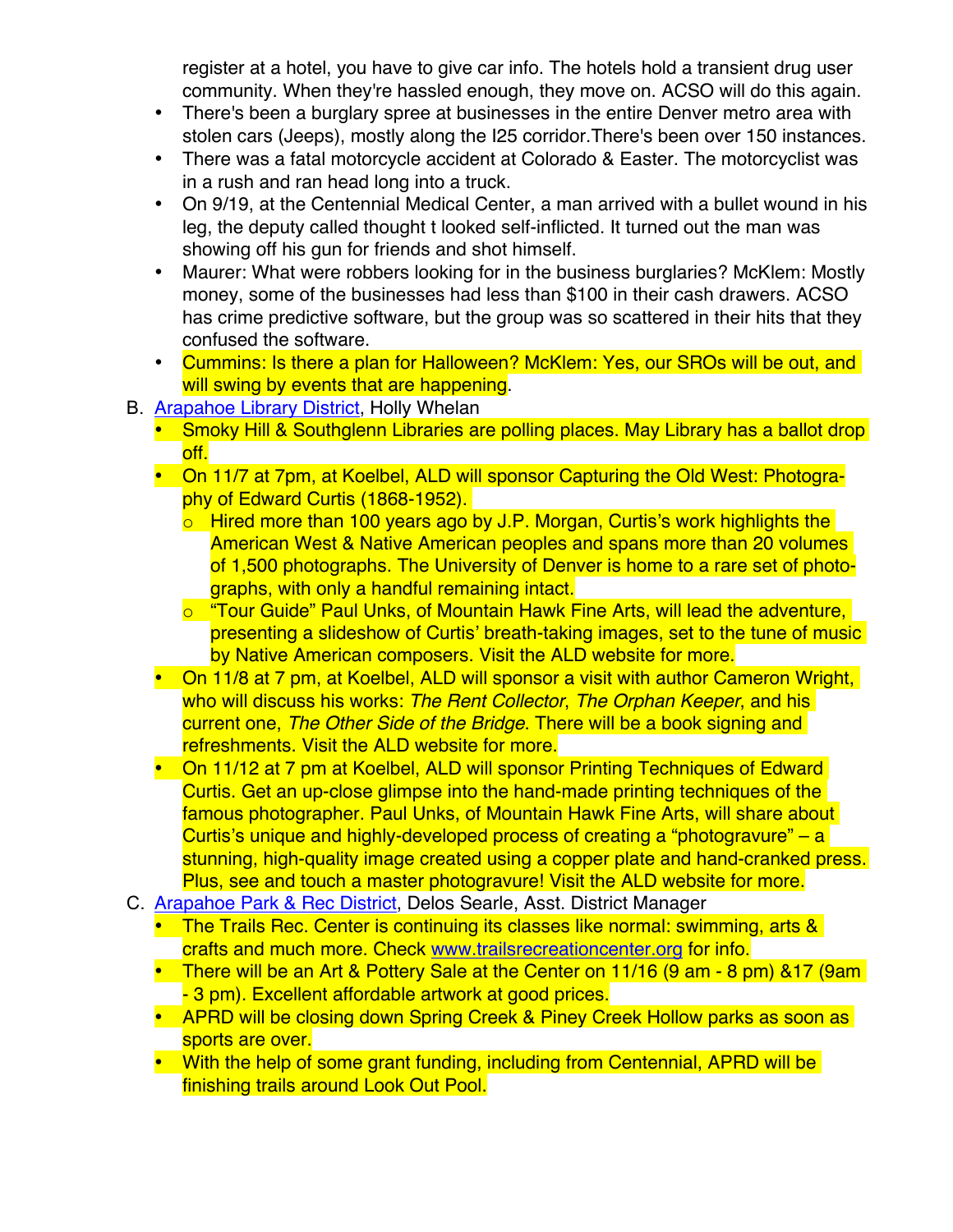- D. Fire Districts, South Metro, Chief Jerry Rhodes
	- Littleton Fire, South Metro Fire
	- Cunningham Fire still exists as a legal entity until the mill levy changes to 9.25 mills. The Authority is trying to speed it up.
	- Littleton Chief Chris Armstrong has taken a job in Hall County, GA. Capt. Jeff Tasker is the interim Chief until the unification process for Littleton Fire Protection is completed.
	- South Metro is starting the onboarding of the 120 Littleton employees. Their fire personnel were all employees of the city.
	- South Metro will be working on response modifications because the area is so large. They'll need to rebalance some of the fire rigs and personnel to make sure coverage of the whole area is even. They will soon be building a fire station for the south side of Highlands Ranch. They will also re-number the Cunningham stations. There should be some positive impacts to the citizens & businesses in the City of Centennial.
	- The City of Littleton will vote on inclusion into the South Metro Dist. on 11/6.
	- Benhmida: Will you be redesigning the color scheme of all the fire trucks? I think Littleton's look the best. Rhodes: That will need to happen eventually.
	- Station 32 at Quebec & Orchard should open in the last 10 days of Nov. There will be an open house a little later.
	- During Fire Prevention Week, crews were out visiting schools, libraries for age appropriate education. Chief Baker & fire fighters made some social media/video spots with fire prevention messages. One urges people to have fire drills in their homes: know 2 ways to get out and have an arranged meeting place once you've escaped. DO NOT go back into a burning home. Many of the materials burning give off toxic smoke!
	- 22 new firefighters will graduate from fire academy at the end of Nov. There is still a need for many more. Candidates must be 21 with HS diploma or GED, 2 or 4 year degrees at college get a preference, and EMT basic. If one has already gone through the South Metro academy, s/he gets preference.
	- Walsh: What is the maximum multifamily height that can be served, do they get reviewed by a fire district? Rhodes: Yes, fire does review, for all safety codes & fire protection. The ladders are 90' & 100' but it all depends how close they can get to a building.
	- RLivingston: There also has to be access for fire trucks, too. Rhodes: Yes, the trucks need a specific turning radius in parking lots and streets.
	- RAllen: What do speed bumps in neighborhoods do to the trucks? Rhodes: They tear up the undercarriages of buses & fire trucks but, there are gentler speed humps, either actual tables or just painted on that serve to slow down traffic and don't damage the units.
	- A judge finally approved the dissolution of the Littleton Fire Protection District, without another election. (The part in Centennial.)
- F. South Suburban Parks & Rec District, Jamie DeBartolomeis
	- There will be a 3<sup>rd</sup> & final budget hearing on 11/19, 7pm, @Goodson Rec. Center or you can email comments to BrettC@SSPRD.org. Make sure the subject line says 2019 Budget.
	- At the Family Sports Ctr., 11/19-21, Landow Performance Speed & Agility Camps will run camps for children ages 6-18.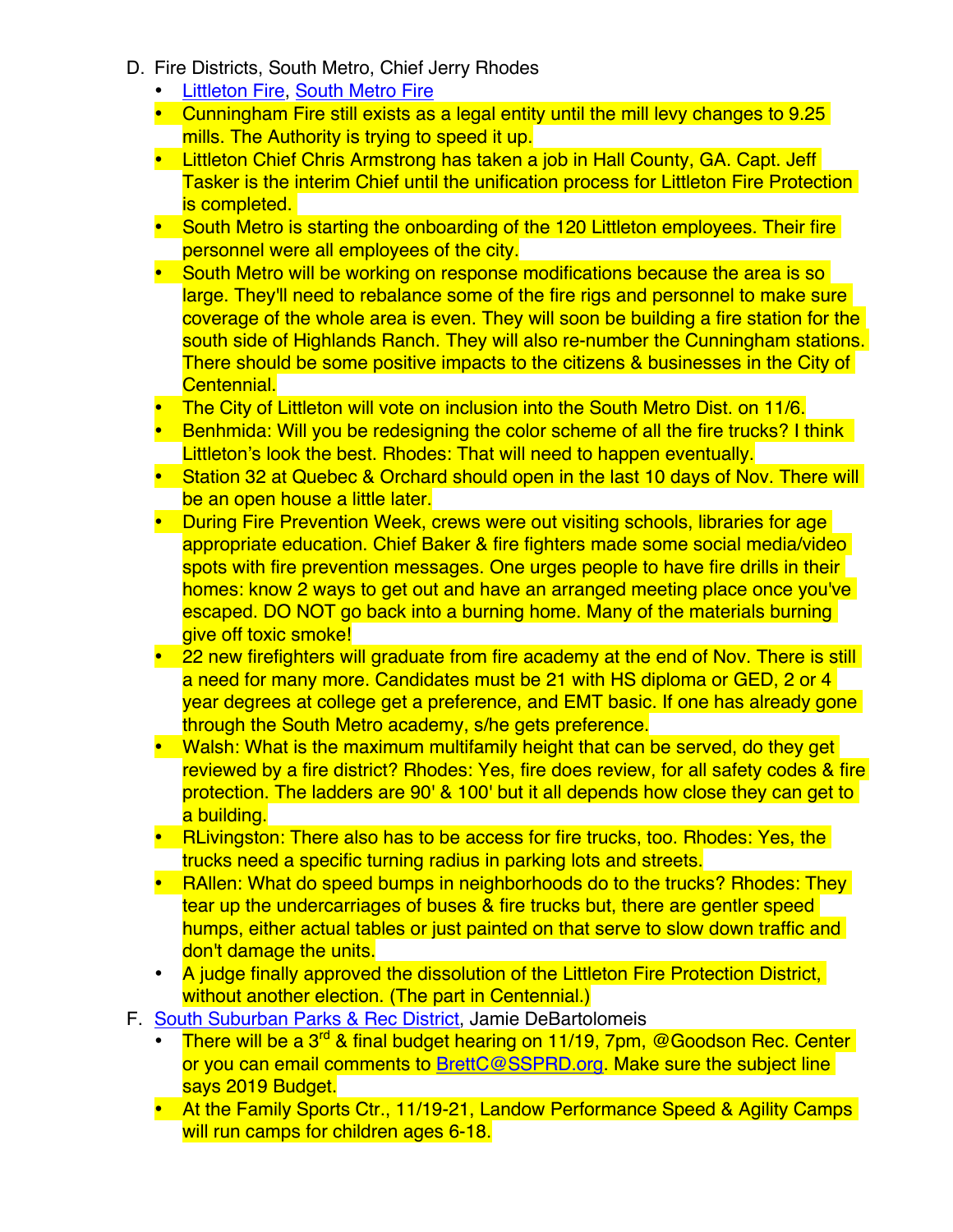- There will also be a pottery sale at Goodson, 11/26-29, 8am-8pm.
- Goodson is having a Holiday Art Sale on 12/1 and still needs vendors. Must be hand made items.
- The new recreation complex south of County Line Rd. at Holly will hold 1 more meeting on 11/25, 5-7pm. It's recommended that field & gym users & pickle ball players attend. The meeting will be in Goodson Rec. Center. Folks can follow it on the website.
- G. City of Centennial, Tammy Maurer, District 2
	- Centennial NEXT, the City's new comprehensive plan, should be ratified by City Council on 11/5.
	- Also on the 11/5 agenda will be approval of the 2019 budget.
	- District 2 will have a District meeting on 11/28 at 6:30 at the church just north of Arapahoe Rd.
	- People's Art Gallery is soliciting pictures, photos or paintings, from local artists.
	- The City will hold a Basement Finish Workshop on 11/3, 9 am noon, at the City building. Participants will learn about the permitting process, building code requirements and tips on how to avoid common pitfalls during the basement refinishing process. It's hosted by the Centennial's Building Div. For more information, contact the Building Div. at 303-754-3321.
	- Next year the City will do a study on the southeast corner of Yosemite & Arapahoe.
	- The City has passed a resolution that new hotels must be at least 300' from singlefamily residential development.
	- In the next year, the City will study Colorado Blvd. between County Line & Orchard.
	- Added to budget for ACSO: \$2M: more officers
	- Stone: Will the Sears property become a hotel? Maurer: No, that 300' limit precludes that.
- 4. CenCON Business
	- A. President's report, Gerry Cummins
		- A Library gift has been approved.
	- B. 1st Vice President, Nancy Nickless: Nothing to report.
	- C. Secretary, Andrea Suhaka
		- The Sept. minutes could not be approved because a quorum was not present. A motion was made and seconded to approve them as emailed (Doerr/Stone) but, they will have to be approved next month.
	- D. Treasurer's report, DRoberta Allen
		- The CenCON bank account is at Wells Fargo Bank.
		- Last month \$2537.62 was carried forward. There were no expenses nor deposits.
- 5. 8:30: Plans, Rhonda Livingston, 2nd VP
	- Maurer & Suhaka did not leave as little was discussed. Notes were made on the clipboard that held planning materials that was passed along during the meeting.
	- Republic Waste Services yard site plan & final plat case #SITE-18-00006, located near Fremont & Jordan Rd.
	- Arapahoe County case number GDP-18-005 at Quebec & Colorado: Towns at South of Cherry Creek Quebec & Colorado Ave. (Obviously this location is wrong but, it was what was printed.)